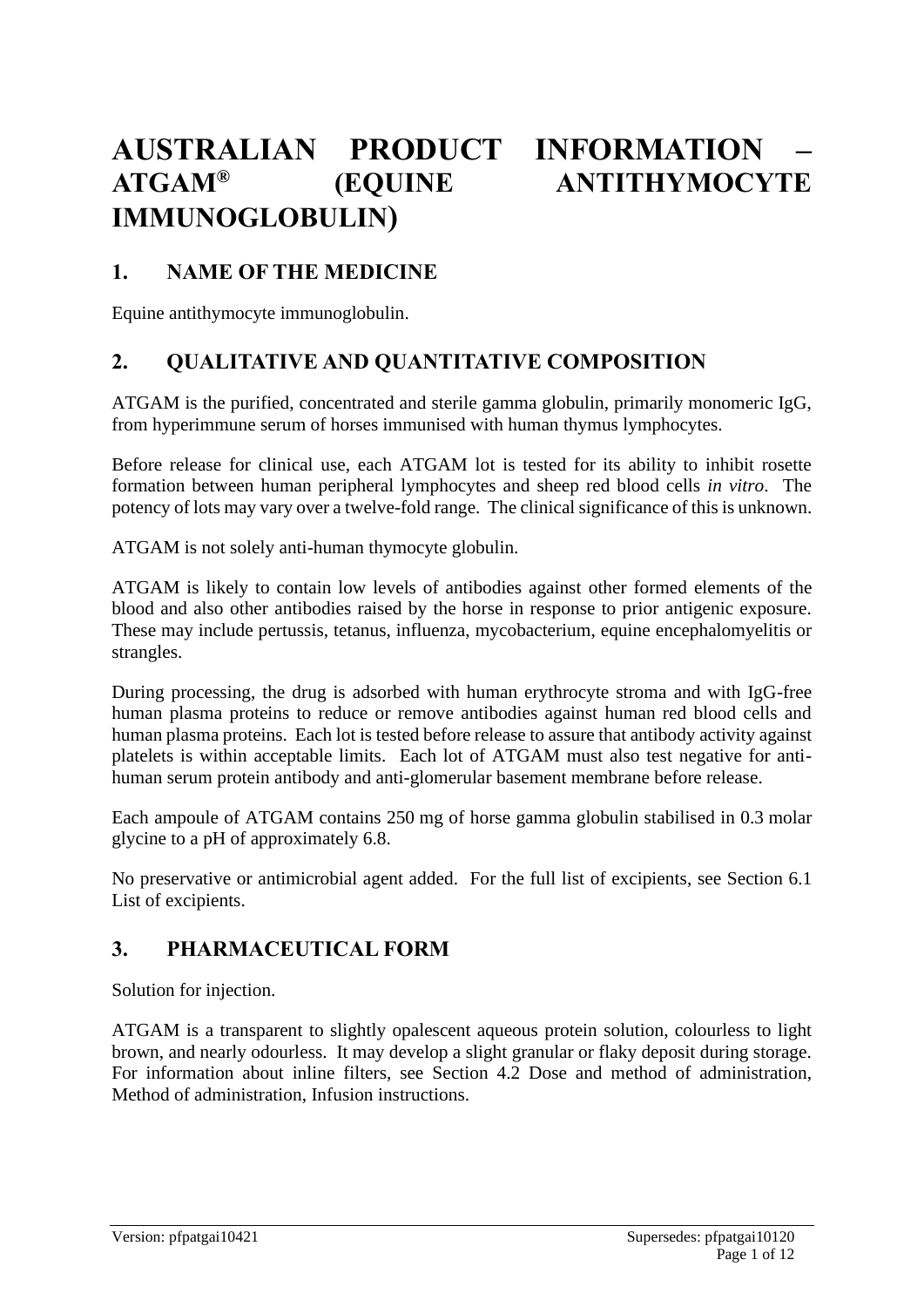# **4. CLINICAL PARTICULARS**

## **4.1 Therapeutic indications**

ATGAM is indicated for renal transplant patients in whom reduction of peripheral T-lymphocyte function as measured by rosette-forming cell assay could be desirable.

During controlled clinical trials, this immunosuppression has been demonstrated in renal allograft recipients treated with ATGAM. When it was administered prophylactically with conventional immunosuppressive therapy, ATGAM delayed the onset of the first rejection episode, and when it was administered at the time of the first rejection, ATGAM resolved the acute rejection episode more frequently than did conventional therapy alone.

# **4.2 Dose and method of administration**

## **Dosage**

## *Renal-allograft recipients*

## *Delaying the onset of allograft rejection*

The recommended dose is 15 mg/kg daily for 14 days, then on alternate days for 14 days for a total of 21 doses in 28 days. The first dose should be administered within 24 hours before or after the transplant.

## *Treatment of rejection*

The first ATGAM dose can be delayed until the diagnosis of the first rejection episode. The recommended dose is 10 to 15 mg/kg daily for 14 days. Additional alternate-day therapy up to a total of 21 doses may be given.

Usually, ATGAM is used concomitantly with azathioprine and corticosteroids, which are commonly used to suppress the immune response. Exercise caution during repeat courses of ATGAM; carefully observe patients for signs of allergic reactions.

Adult renal allograft patients have received ATGAM 10 to 30 mg/kg of body weight daily. The few children studied received 5 to 25 mg/kg daily. ATGAM has been used to delay the onset of the first rejection episode and at the time of the first rejection episode. Most patients who received ATGAM for the treatment of acute rejection had not received it starting at the time of transplantation.

### **Method of administration**

For intravenous infusion.

## *Skin testing*

To identify those at greatest risk of systemic anaphylaxis, skin testing potential recipients before commencing treatment **is strongly recommended**. A conservative, conventional approach would first employ epicutaneous (prick) testing with undiluted ATGAM. If the subject does not show a wheal ten minutes after pricking, proceed to intradermal testing with 0.02 mL of a 1:1000 v/v (volume/volume) saline dilution of ATGAM with a separate saline control injection of similar volume. Read the result at 10 minutes: a wheal at the ATGAM site 3 mm or larger in diameter than that at the saline control site (or a positive prick test)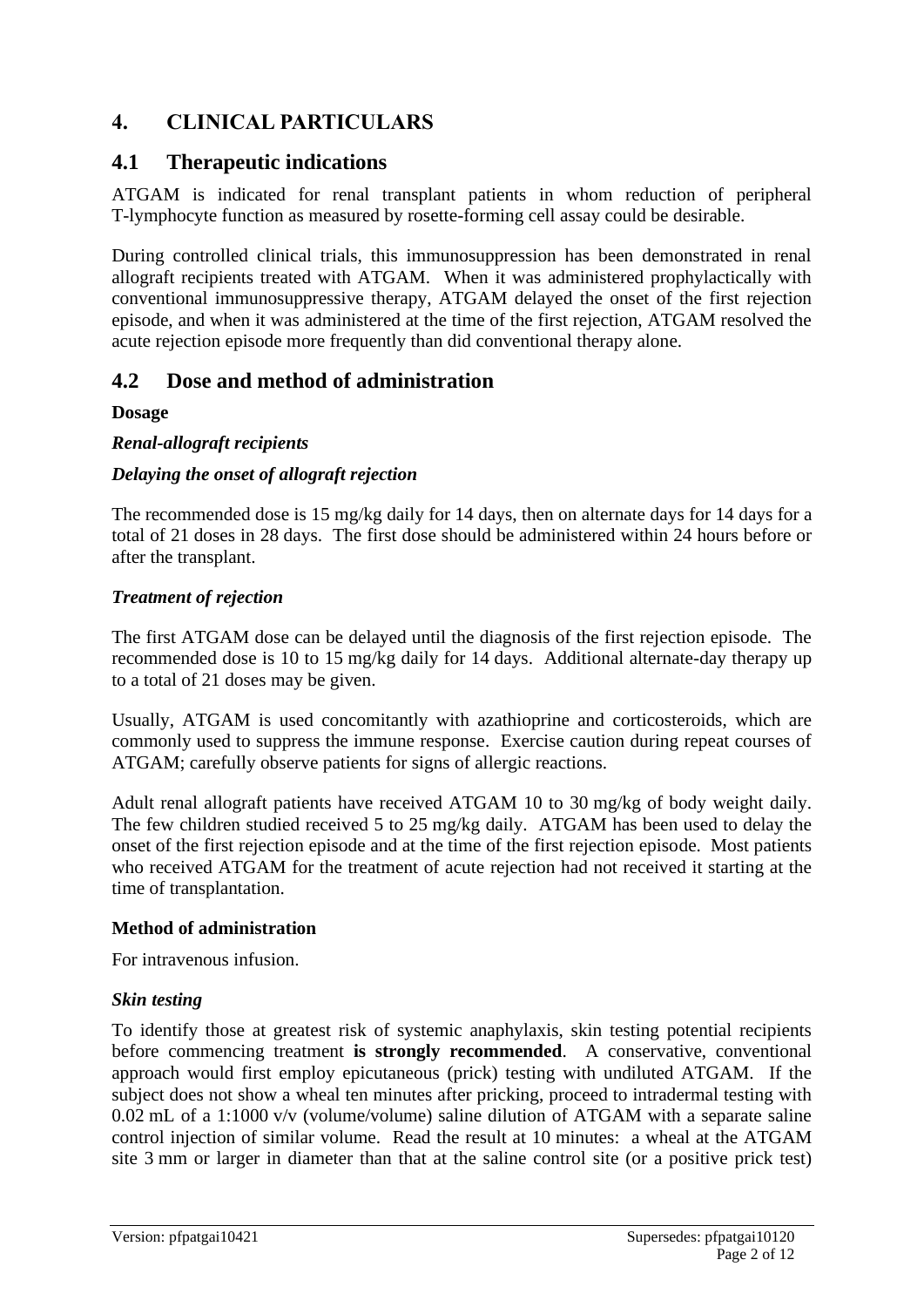suggests clinical sensitivity and an increased possibility of a systemic allergic reaction should the drug be used intravenously.

In the presence of a locally positive skin test to ATGAM, serious consideration to alternative forms of therapy should be given. The risk to benefit ratio must be carefully weighed. If therapy with ATGAM is deemed appropriate following a locally positive skin test, treatment should be administered in a setting where intensive life support facilities are immediately available and a physician familiar with the treatment of potentially life threatening allergic reactions is in attendance.

A systemic reaction such as generalised rash, tachycardia, dyspnoea, hypotension, or anaphylaxis precludes an additional administration of ATGAM.

Note: The predictive value of this test has not been clinically proven. Allergic reactions to ATGAM can occur in the presence of a negative skin test. Also, skin testing done as described above will not predict for later development of serum sickness.

See Section 4.4 Special warnings and precautions for use and Section 4.8 Adverse effects (undesirable effects).

### *Infusion instructions*

Parenteral drug products should be inspected visually for particulate matter and discolouration prior to administration whenever solution and container permit. Because ATGAM is a gamma globulin product, it can be transparent to slightly opalescent, colourless to light brown, and may develop a slight granular of flaky deposit during storage.

Dilute ATGAM in saline solution before intravenous infusion. Invert the IV bottle of saline so the undiluted ATGAM does not contact the air inside.

Add the total daily dose of ATGAM to one of the following sterile intravenous diluents to obtain a concentration not exceeding 4 mg of ATGAM per mL:

- 0.90% sodium chloride solution
- 5% glucose and 0.225% sodium chloride solution
- 5% glucose and 0.45% sodium chloride solution.

### **Adding ATGAM to glucose-only solutions is not recommended as low salt concentrations can cause precipitation. Highly acidic infusion solutions can also contribute to physical instability over time.**

ATGAM should not be kept in a diluted form for more than 24 hours (including actual infusion time). **To reduce microbiological hazard use should be as soon as practicable after dilution. If storage is necessary, hold at 2C to 8C. Total time in dilution should not exceed 24 hours.**

During clinical trials, most investigators chose to infuse ATGAM into a vascular shunt, arteriovenous fistula or a high-flow central vein through an in-line filter with a pore size of 0.2 to 1.0 micron. The inline filter should be used with all intravenous infusions to prevent the inadvertent administration of any insoluble material that may develop in the product during storage.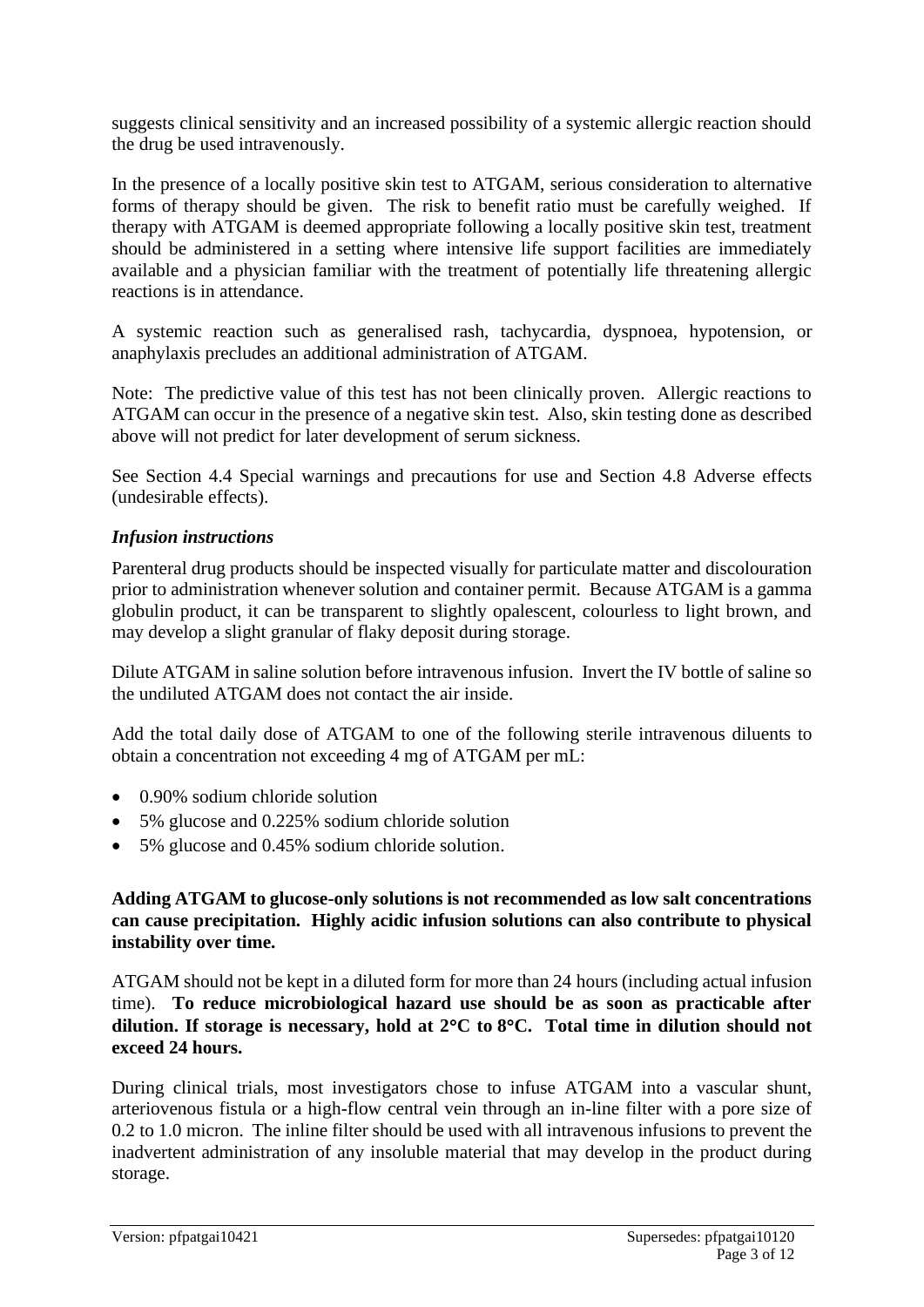Using high-flow veins will minimise the occurrence of phlebitis and thrombosis.

Do not infuse a dose of ATGAM in less than 4 hours.

Always keep a tray containing adrenaline, antihistamines, corticosteroids, syringes and an airway at the patient's bedside while ATGAM is being administered.

Observe the patient continuously for possible allergic reactions throughout the infusion (see Section 4.8 Adverse effects (undesirable effects)).

Diluted or undiluted ATGAM should not be shaken. Excessive foaming and/or denaturation of the protein may occur. Diluted solutions should be gently rotated or swirled prior to use.

### **Dosage adjustment**

## *Elderly (≥65 years of age)*

In general, the dose for an elderly patient should be selected with caution, usually starting at the low end of the dosage range (see Section 4.4 Special warnings and precautions for use).

## **4.3 Contraindications**

Do not administer ATGAM to a patient who has had a severe systemic reaction (e.g., anaphylactic reaction) during prior administration of ATGAM or any other equine gamma globulin preparation.

## **4.4 Special warnings and precautions for use**

Treatment with ATGAM should be discontinued if any of the following occurs:

- Anaphylaxis
- Severe or unremitting thrombocytopenia
- Severe or unremitting leucopenia.

See Section 4.8 Adverse effects (undesirable effects), Management of adverse effects for further information on the treatment of these adverse effects.

### **Skin testing**

To identify those at greatest risk of systemic anaphylaxis, skin testing potential recipients before commencing treatment is **strongly** recommended (see Section 4.2 Dose and method of administration, Method of administration, Skin testing).

### **Transmission of infectious diseases**

In common with products derived from, or purified with equine and human blood components, the possibility of transmission of infectious diseases, including viral hepatitis, human immunodeficiency virus (HIV - the causative agent for AIDS or acquired immuno-deficiency syndrome), and theoretically, the Creutzfeldt-Jakob disease (CJD) agent must always be considered, and should be conveyed to patients who may receive the product.

All infections suspected to have been transmitted by this product should be reported by healthcare professionals. See Section 4.8 Adverse effects (undesirable effects), Reporting of suspected adverse effects.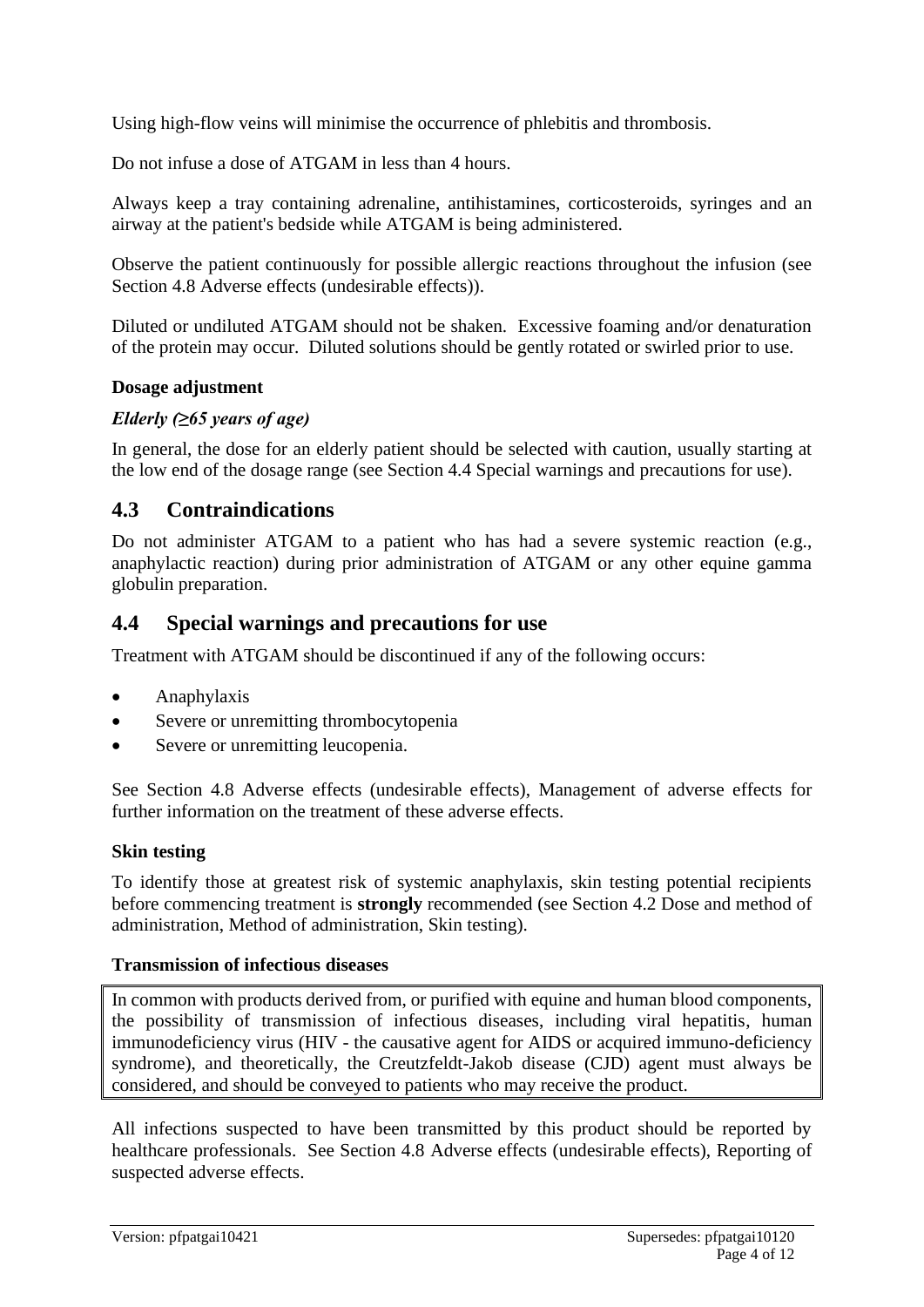The patients should be monitored for concurrent infection. Some studies have suggested an increase in the incidence of cytomegalovirus infection in patients receiving ATGAM.

### **Specialised administration and medical facilities**

Only physicians experienced in immunosuppressive therapy should use ATGAM.

Patients who receive ATGAM should be managed in facilities equipped and staffed with adequate laboratory and supportive medical resources.

### **Immune-mediated reactions**

In rare instances, serious immune-mediated reactions have been reported with the use of ATGAM. Clinical signs associated with anaphylaxis, other infusion associated reactions and serum sickness have been reported (see Section 4.8 Adverse effects (undesirable effects)). Based on the mechanism of action of ATGAM, there is a potential risk of cytokine release syndrome.

A systemic reaction such as a generalised rash, tachycardia, dyspnoea, hypotension or anaphylaxis precludes any additional administration of ATGAM (see Section 4.2 Dose and method of administration, Method of administration, Skin testing).

#### **Immunosuppression**

Because ATGAM is an immunosuppressive agent ordinarily given with corticosteroids and anti-metabolites, patients should be monitored carefully for signs of leucopenia, thrombocytopenia or concurrent infection.

### **Traceability**

In order to improve the traceability of biological medicinal products, the name and the batch number of the administered product should be clearly recorded.

### **Infections**

Monitor patients carefully for concurrent infection as in rare cases these can be fatal. Some studies have suggested an increase in the incidence of cytomegalovirus infection in patients receiving ATGAM. If infection occurs, appropriate adjunctive therapy should be instituted promptly. The physician should decide whether or not to continue therapy with ATGAM depending on clinical circumstances.

### **Antibodies to horse globulin**

Despite concurrent immunosuppressive agents, a number of ATGAM-treated patients have developed antibodies to horse globulin. There is inadequate experience to determine the efficacy and safety of repeated courses of ATGAM for rejection crises, and its use in these circumstances should be undertaken only with great care.

### **Live-virus vaccines**

Live-virus vaccines may not replicate successfully and antibody response could be reduced when the vaccine is administered after immune globulin administration. Live-virus vaccines should ideally be administered six months after therapy with intravenous immune globulin.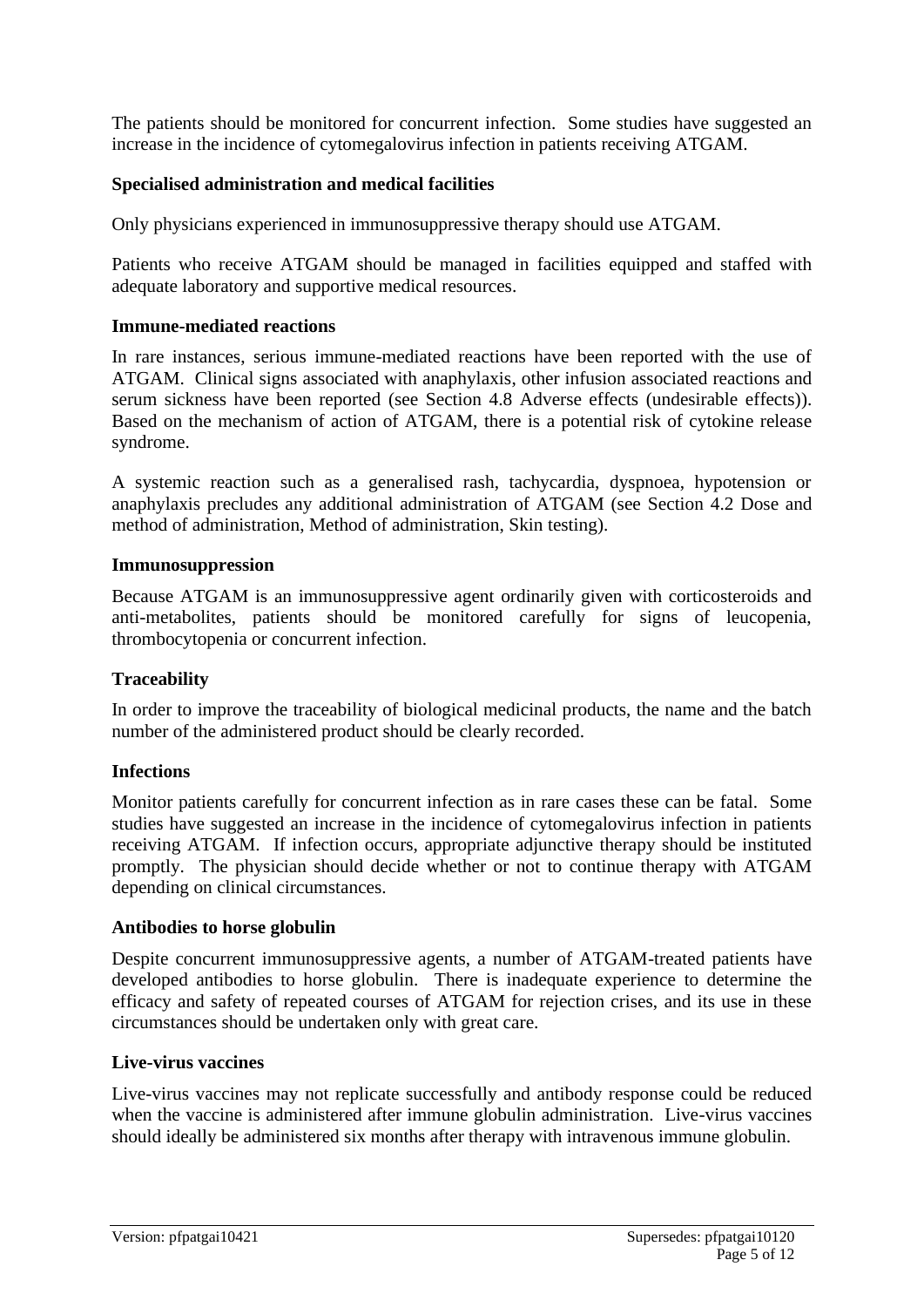## **Use in the elderly**

Clinical experience in a limited number of elderly patients ( $\geq$ 65 years of age) has not identified differences in responses between the elderly and younger patients. In general, the dose for an elderly patient should be selected with caution, usually starting at the low end of the dosage range, reflecting the greater frequency of decreased hepatic, renal, or cardiac function, and of concomitant disease or other drug therapy in this age group.

### **Paediatric use**

Experience with children has been limited. ATGAM has been administered safely to a small number of paediatric renal, liver and bone marrow allograft recipients and aplastic anaemia patients at dosage levels comparable to those in adults.

## **Effects on laboratory tests**

In patients with aplastic anaemia and other haematologic abnormalities who have received ATGAM, abnormal tests of liver function and renal function have been observed.

## **4.5 Interactions with other medicines and other forms of interactions**

## **Corticosteroids and other immunosuppressants**

When the dose of corticosteroids and other immunosuppressants is being reduced, some previously masked reactions to ATGAM may appear. Under these circumstances, observe patients especially carefully during therapy with ATGAM.

## **4.6 Fertility, pregnancy and lactation**

### **Effects on fertility**

No data available.

## **Use in pregnancy – Pregnancy Category C**

ATGAM has not been evaluated in pregnant women. ATGAM should be used during pregnancy only if the potential benefit outweighs the potential risk to the fetus.

### **Use in lactation**

ATGAM has not been evaluated in lactating women. It is not known whether ATGAM is excreted in human milk. Because many drugs are excreted in human milk and because of the potential for serious adverse effects in nursing neonates and infants from ATGAM, a decision should be made whether to discontinue nursing or to discontinue the drug taking into account the importance of the drug to the mother.

## **4.7 Effects on ability to drive and use machines**

No studies on the effect of ability to drive or use machines have been performed. Given the potential adverse reactions that may be experienced (e.g., dizziness, convulsion, confusional state, syncope), caution should be taken when driving or using machinery while on this medication (see Section 4.8 Adverse effects (undesirable effects)).

## **4.8 Adverse effects (undesirable effects)**

The primary clinical experience with ATGAM has been in renal allograft patients who were also receiving concurrent standard immunosuppressive therapy (azathioprine, corticosteroids).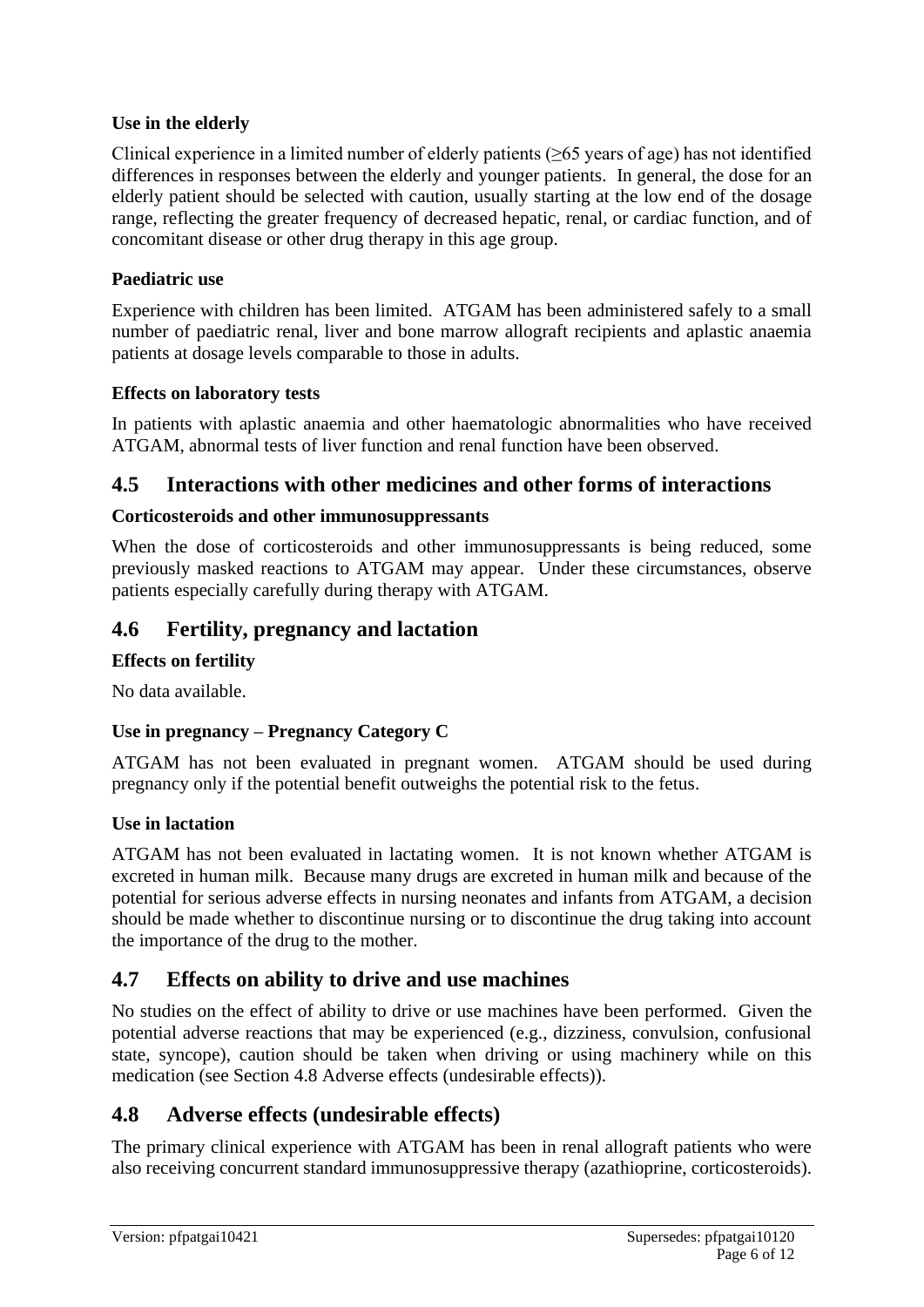## **Clinical trials**

In controlled trials, the following adverse effects were reported:

## *Frequency of > 5%*

Fever (45 - 60%), chills (15 - 30%), leucopenia (30 - 50%), thrombocytopenia (44 - 52%), dermatological reactions such as rash, pruritis, urticaria, wheal and flare (15 - 25%).

## *Frequency of > 1% to < 5%*

Arthralgia, chest or back pain or both, clotted A/V fistula, diarrhoea, dyspnoea, headache, hypotension, nausea or vomiting or both, night sweats, pain at the infusion site, peripheral thrombophlebitis, stomatitis.

## *Frequency of < 1%*

Anaphylaxis, dizziness, agitation, weakness or faintness, oedema, herpes simplex reactivation, hiccoughs or epigastric pain, hyperglycaemia, hypertension, iliac vein obstruction, laryngospasm, localised infection, lymphadenopathy, malaise, myalgia, paraesthesia, possible serum sickness, possible encephalitis, pleural effusions, pulmonary oedema, periorbital oedema, renal artery thrombosis, proteinuria, seizures, systemic infection, tachycardia, toxic epidermal necrosis, wound dehiscence.

Medical events similar to those listed above have been reported in patients receiving ATGAM for reasons other than prevention of renal allograft rejection.

### **Post-marketing experience**

In post-marketing experience, the frequency of adverse effects in voluntary reported cases is as follows:

## *Frequency of > 10%*

Fever (51%), chills (16%), thrombocytopenia (30%), leucopenia (14%), rashes (27%), systemic infection (13%).

### *Frequency of > 5 to < 10%*

Abnormal renal function tests, serum sickness-like symptoms, dyspnoea/apnoea, arthralgias, chest, back and flank pain, diarrhoea and nausea and/or vomiting.

## *Frequency of < 5%*

Hypertension, herpes simplex infection, pain, swelling or redness at infusion site, eosinophilia, headache, myalgias or leg pains, hypotension, anaphylaxis, tachycardia, bradycardia, oedema, localised infection, malaise, seizures, GI bleeding or perforation, deep vein thrombosis, sore mouth-throat, hyperglycaemia, acute renal failure, abnormal liver function tests, confusion or disorientation, cough, neutropenia or granulocytopenia, anaemia, thrombophlebitis, dizziness, epigastric or stomach pain, lymphadenopathy, pulmonary oedema or congestive heart failure, abdominal pain, nosebleed, vasculitis, aplasia or pancytopenia, abnormal involuntary movement or tremor, rigidity, sweating, laryngospasm/oedema, haemolysis or haemolytic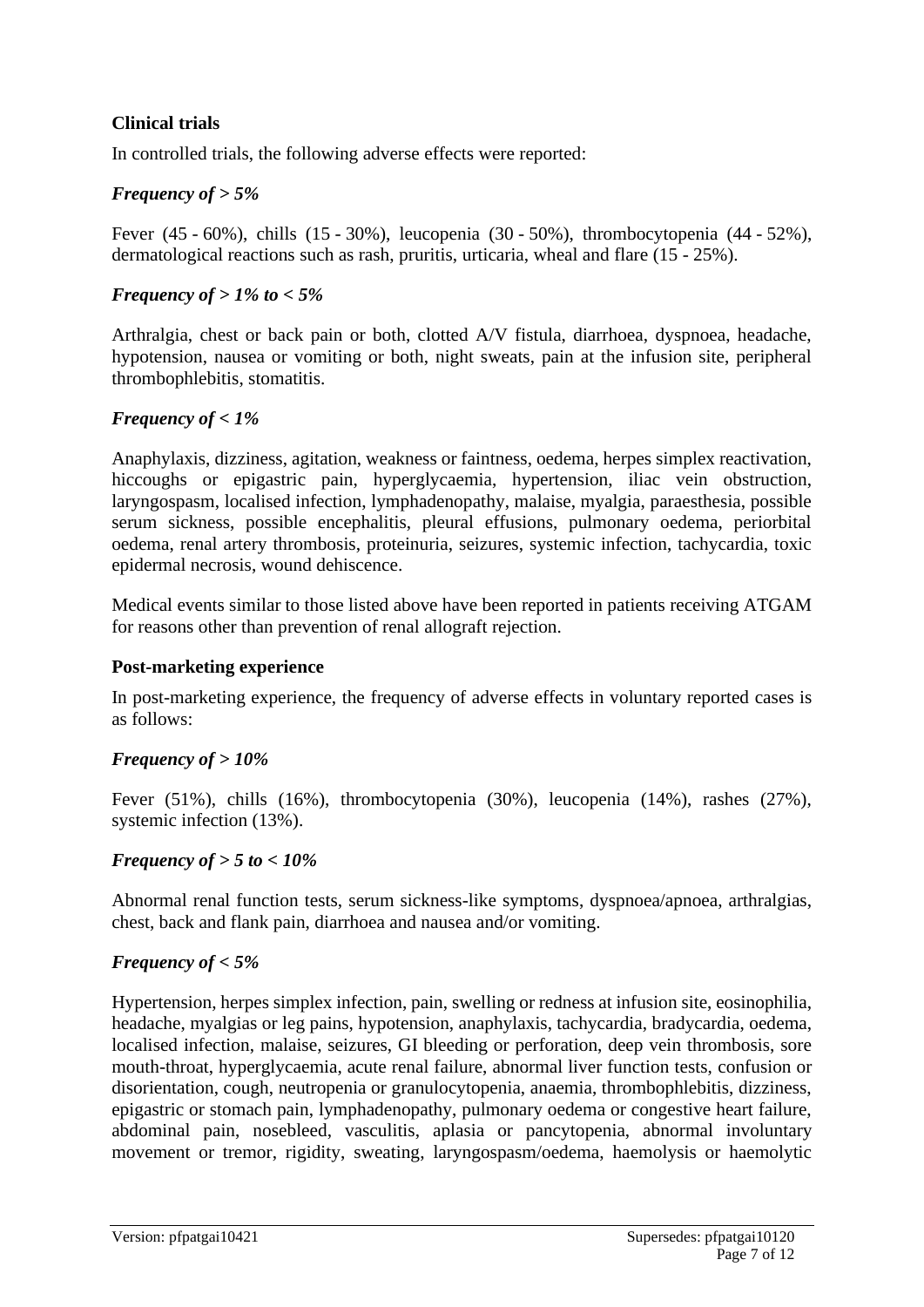anaemia, viral hepatitis, faintness, enlarged or ruptured kidney, paraesthesia, renal artery thrombosis, syncope.

### **Management of adverse effects**

The recommended management for some of the adverse effects that could occur during treatment with ATGAM follows:

#### *Anaphylaxis*

Anaphylaxis is uncommon but serious and may occur during therapy with ATGAM. If this condition does occur, infusion of ATGAM should be discontinued immediately; 0.3 mL aqueous adrenaline (1:1000 dilution) should be administered intramuscularly along with steroids, respiration should be assisted and other resuscitative measures provided. DO NOT resume therapy with ATGAM.

#### *Haemolysis*

Haemolysis can usually be detected only in the laboratory. Fulminant haemolysis has been reported rarely. Appropriate treatment of haemolysis often includes transfusion of erythrocytes; if necessary, administer intravenous mannitol, frusemide, sodium bicarbonate, and fluids. Severe and unremitting haemolysis may necessitate discontinuation of therapy with ATGAM.

#### *Thrombocytopenia and leucopenia*

Thrombocytopenia and leucopenia are usually transient. Platelet and white cell counts generally return to adequate levels without interrupting therapy and with transfusions. If thrombocytopenia and leucopenia become severe, it may be helpful to decrease the dose of concomitant immunosuppressant (particularly azathioprine). If after one or two days the situation does not improve, the dose of ATGAM may also be reduced (see Section 4.4 Special warnings and precautions for use).

### *Respiratory distress*

Respiratory distress may indicate an anaphylactoid reaction. Infusion of ATGAM should be discontinued. If distress persists, antihistamine, adrenaline, methylprednisolone, or some combination of the three should be administered.

#### *Pain in chest, flank or back*

Pain in the chest, flank or back may indicate anaphylaxis or haemolysis. Treatment is the same as for respiratory distress or, if haemolysis has occurred, the see Haemolysis as listed in this section above.

### *Hypotension*

Hypotension may indicate anaphylaxis. Infusion of ATGAM should be discontinued and blood pressure stabilised with pressors if necessary.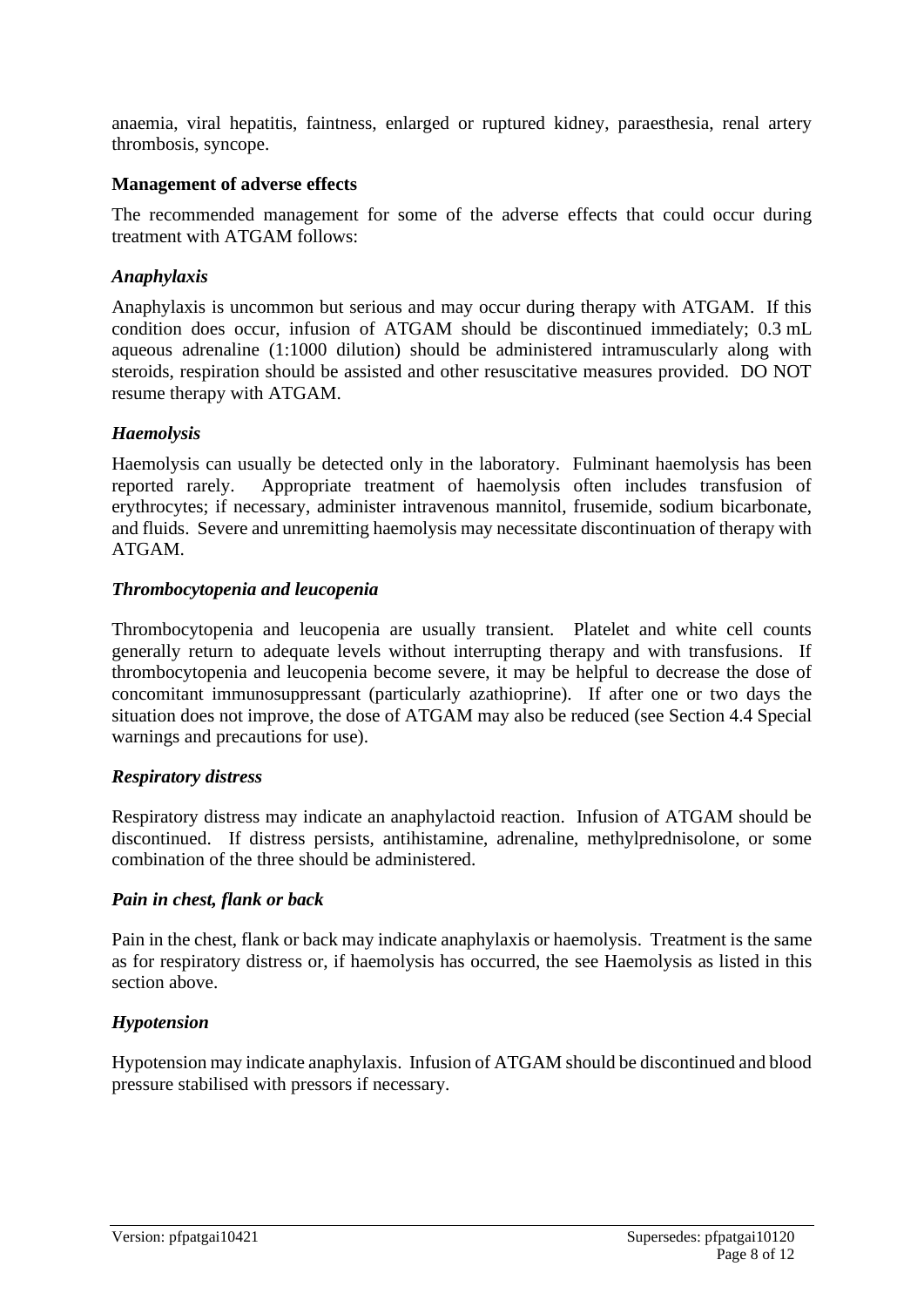## *Chills and fever*

Chills and fever occur in most patients receiving ATGAM. ATGAM may release endogenous leucocyte pyrogens. Prophylactic and/or therapeutic administration of antihistamines or corticosteroids generally controls this reaction.

## *Chemical phlebitis*

Chemical phlebitis can be caused by infusion of ATGAM through peripheral veins. This often can be avoided by administering the infusion solution into a high-flow vein. A subcutaneous arterialised vein produced by a Brescia fistula is also a useful administration site.

### *Itching and erythema*

Itching and erythema probably result from the effect of ATGAM on blood elements. Antihistamines generally control the symptoms.

### **Reporting suspected adverse effects**

Reporting suspected adverse reactions after registration of the medicinal product is important. It allows continued monitoring of the benefit-risk balance of the medicinal product. Healthcare professionals are asked to report any suspected adverse reactions at [www.tga.gov.au/reporting](http://www.tga.gov.au/reporting-problems)[problems.](http://www.tga.gov.au/reporting-problems)

## **4.9 Overdose**

Because of its mode of action and because it is a biological substance, the maximum tolerated dose of ATGAM would be expected to vary from patient to patient. To date, the largest single daily dose administered to a patient (renal transplant recipient) was 7,000 mg administered at a concentration of approximately 10 mg/mL of saline, seven times the recommended total dose and infusion concentration. In this patient, administration of ATGAM was not associated with any signs of acute intoxication or late sequelae.

The greatest number of doses (10 to 20 mg/kg/dose) that can be administered to a single patient has not yet been determined. Some renal transplant patients have received up to 50 doses in 4 months, and others have received 28-day courses of 21 doses followed by as many as 3 more courses for the treatment of acute rejection. The incidence of toxicological manifestations did not increase with any of these regimens, however close monitoring of the patient is recommended.

For information on the management of overdose, contact the Poisons Information Centre on 13 11 26 (Australia).

**Caution:** ATGAM is available only to hospital units which are equipped and staffed for transplant surgery.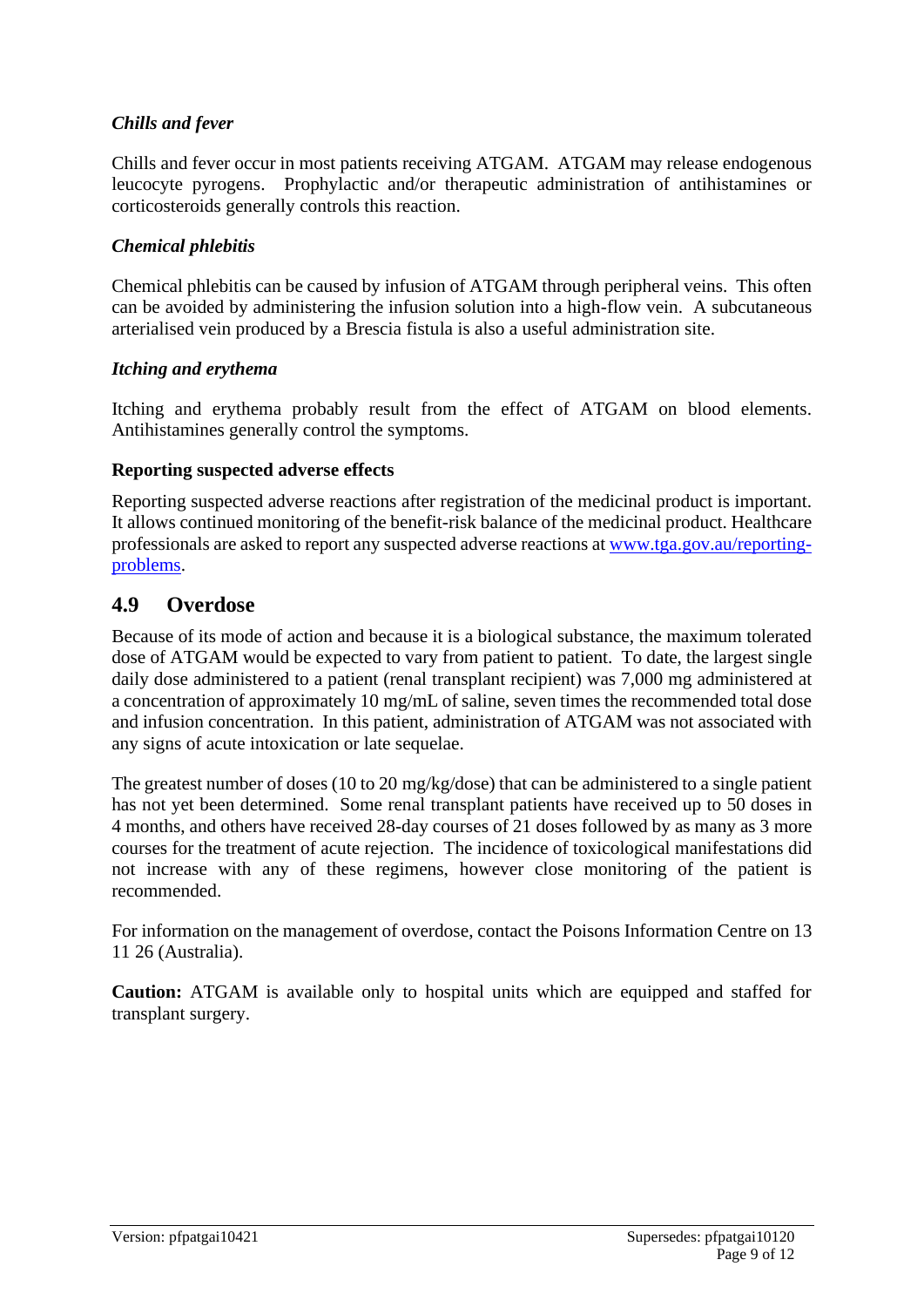# **5. PHARMACOLOGICAL PROPERTIES**

# **5.1 Pharmacodynamic properties**

## **Mechanism of action**

ATGAM is a lymphocyte-selective immunosuppressant as demonstrated by its reduction in the peripheral circulation of thymus-dependent T-lymphocytes that form rosettes with sheep erythrocytes. This anti-lymphocyte effect is believed to reflect an alteration of the function of the T-lymphocytes, which are responsible in part for cell-mediated immunity and are involved in humoral immunity. In addition to its anti-lymphocyte activity, ATGAM contains low concentrations of antibodies against other formed elements of blood. In rhesus and cynomolgus monkeys, ATGAM reduces lymphocytes in the thymus-dependent areas of the spleen and lymph nodes. It also decreases the circulating sheep-erythrocyte rosetting lymphocytes that can be detected, but ATGAM does not cause severe lymphopenia.

In general, when ATGAM is given with other immunosuppressive therapy, such as anti-metabolites and corticosteroids, the patient's own antibody response to horse gamma globulin is minimal.

## **Clinical trials**

No data available

# **5.2 Pharmacokinetic properties**

In a small clinical study, ATGAM administered with other immunosuppressive therapy and measured as horse IgG had a serum half-life of  $5.7 + 3$  days.

# **5.3 Preclinical safety data**

In the routine development of ATGAM, aliquots of the various clinical lots have been infused intravenously to either Macaca rhesus or Macaca irus monkeys. Two dosage regimens have been used: 100 mg/kg on day 0, 200 mg/kg on day 2 and 400 mg/kg on day 4 or, currently, 50 mg/kg on days 0, 2, 4 and 7. A three week observation period has followed the last infusion in either dosage regimen. These studies do not fully explore the toxicological potential of ATGAM.

The observed changes could have been anticipated on the basis of the anti-lymphocyte activity with ATGAM. Within 24 hours after infusion, decreased peripheral blood lymphocytes and increased total leukocyte and neutrophil counts occurred. Decreased thymus size with involution or atrophy or both and decreased lymphocyte populations in the thymus-dependent areas of the spleen and lymph nodes were noted. The atrophy was most prevalent in animals that received the higher doses.

In animals receiving either dosage regimen, packed cell volume, total erythrocyte counts, and haemoglobin concentrations have decreased, and reticulocytes and nucleated erythrocytes have increased enough to be classified as anaemia. An occasional death believed to have resulted from anaemia has occurred.

Transient decreases in blood platelet counts have also occurred. Thrombus formation occurred frequently along the routes of infusion, i.e., the saphenous and femoral veins. However, the incidence of thrombi has decreased since inline filters have been used during infusion. In these animals no evidence of DIC (disseminated intravascular coagulation) has appeared.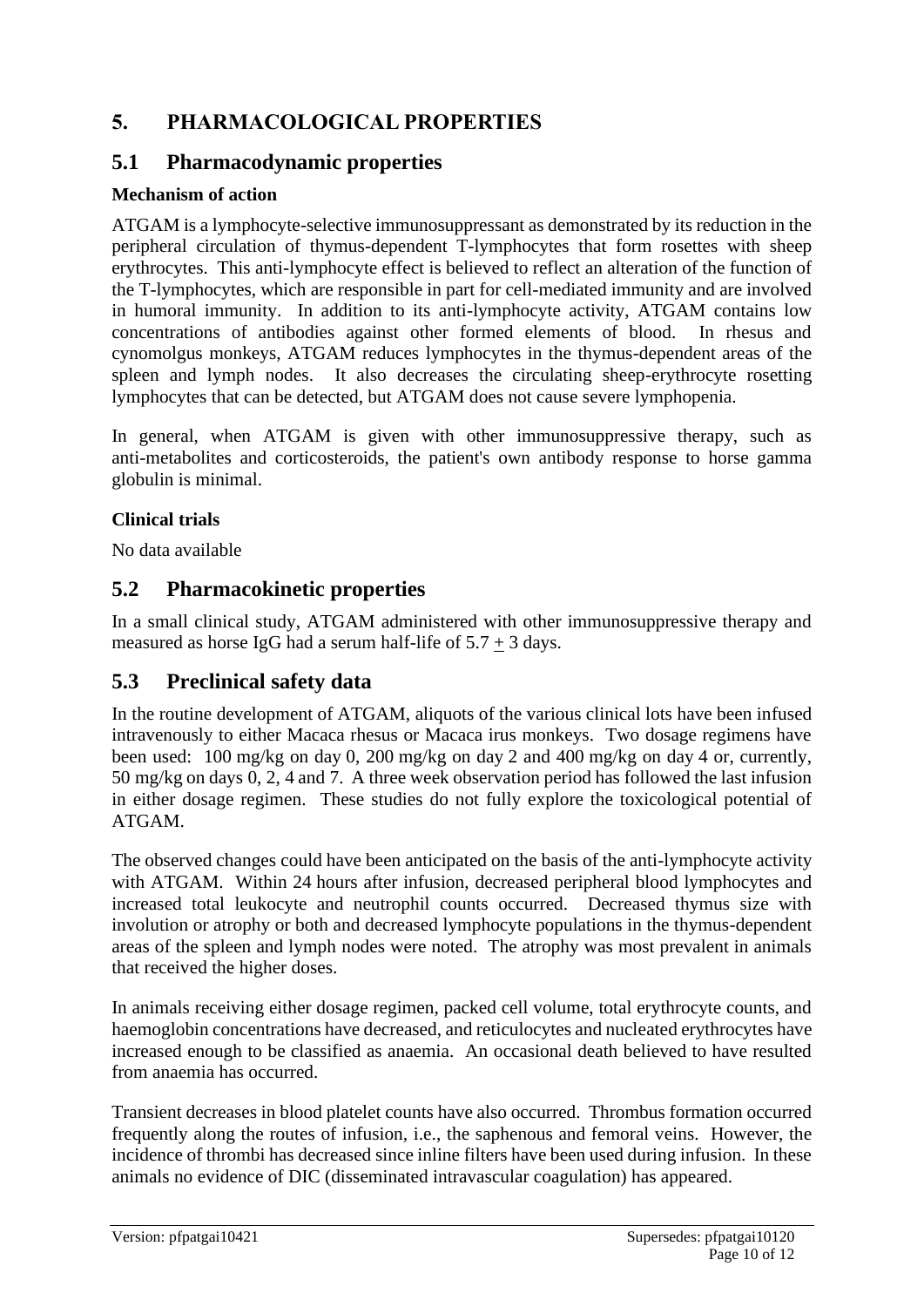## **Genotoxicity**

No data available.

## **Carcinogenicity**

No data available.

# **6. PHARMACEUTICAL PARTICULARS**

# **6.1 List of excipients**

Glycine Hydrochloric acid Sodium hydroxide Water for injections.

## **6.2 Incompatibilities**

Adding ATGAM to glucose-only solutions is not recommended as low salt concentrations can cause precipitation. Highly acidic infusion solutions can also contribute to physical instability over time.

## **6.3 Shelf life**

In Australia, information on the shelf life can be found on the public summary of the Australian Register of Therapeutic Goods (ARTG). The expiry date can be found on the packaging.

## **6.4 Special precautions for storage**

### **Before dilution.**

Store at 2°C to 8°C. Refrigerate. Do not freeze. To protect from light, keep the ampoule in the carton until use.

## **After dilution**

To reduce microbiological hazard use should be as soon as practicable after dilution. If storage is necessary, hold at  $2^{\circ}C$  to  $8^{\circ}C$  for a maximum of 24 hours including infusion time.

## **6.5 Nature and contents of container**

ATGAM is available in 5 mL ampoules containing 250 mg/5 mL equine antithymocyte immunoglobulin.

ATGAM is available in packs of 5 ampoules.

## **6.6 Special precautions for disposal**

In Australia, any unused medicine or waste material should be disposed of in accordance with local requirements.

## **6.7 Physicochemical properties**

### **Chemical structure**

No data available.